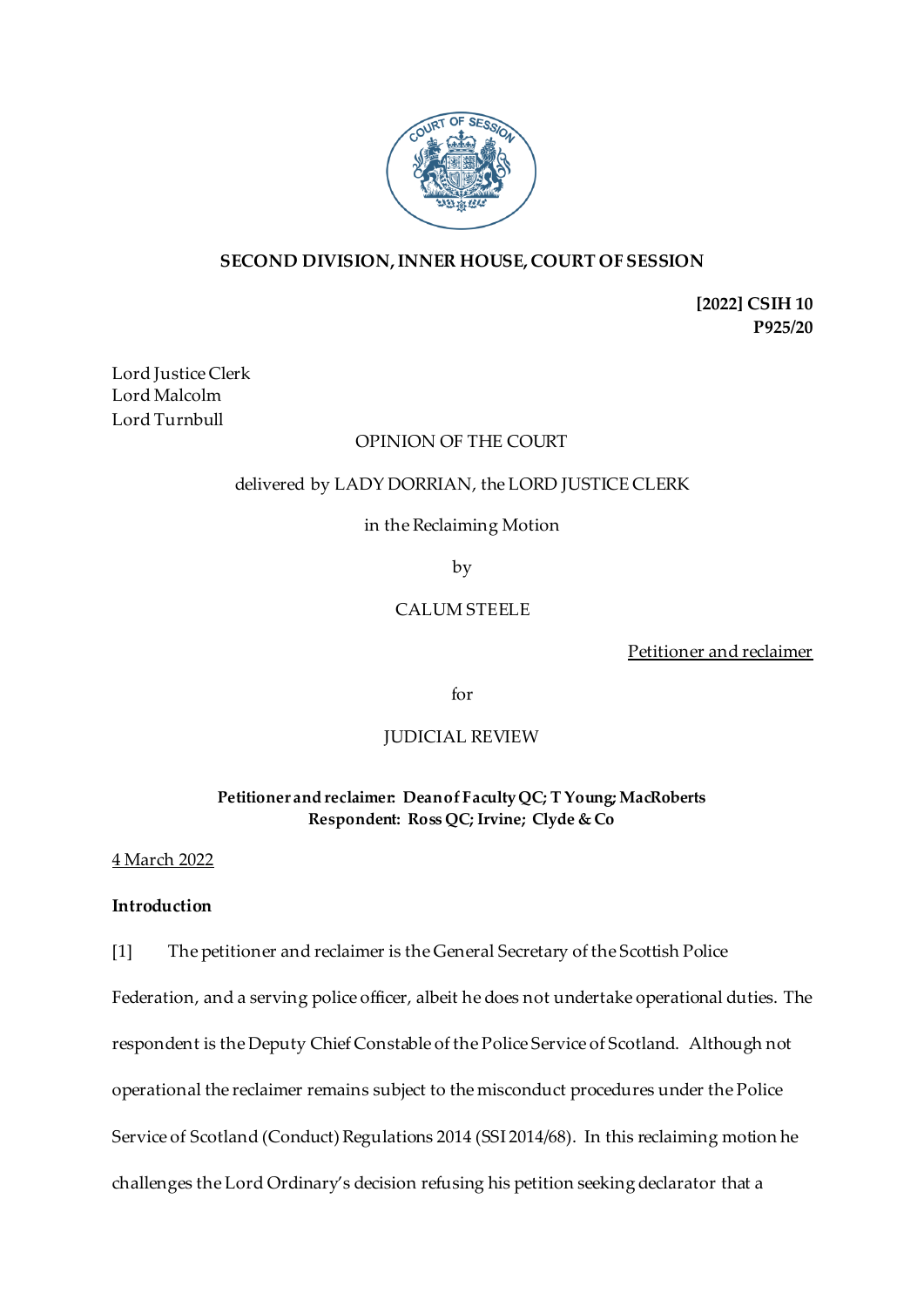decision to institute and maintain misconduct proceedings against him was unlawful at common law and incompatible with his right to freedom of expression in terms of Article 10 of the European Convention on Human Rights, and reduction of the decision to institute such proceedings. In a cross-appeal the respondent challenged the Lord Ordinary's finding that there was no effective alternative remedy available to the petitioner. The proceedings allege misconduct by the reclaimer in the form of certain tweets.

#### **Misconduct by police officers**

[2] The following is an extract from the opinion of the Lord Ordinary summarising issues concerning allegations of misconduct by police officers, including in the context of the use of social media.

"[4] Issues of alleged misconduct by police officers are regulated principally by the 2014 Regulations. In terms of Regulation 2 "misconduct" is defined as "conduct which amounts to a breach of the Standards of Professional Behaviour". The "Standards of Professional Behaviour" are set out in Schedule 1. Under the heading "Discreditable conduct", it is provided that:

'Constables behave in a manner which does not discredit the Police Service or undermine public confidence in it, whether on or off duty.'

[5] Police Scotland's Guidance relating to the operation of the 2014 Regulations states *inter alia* (at paragraph 3.10.3):

"Discredit can be brought on the police service by an act itself or because public confidence in the police is undermined. In general, it should be the actual underlying conduct of the police officer that is considered under the misconduct procedures, whether the conduct occurred on or off duty."

[6] Specific Guidance is also given to police officers about their use of social media. A document entitled "Online Safety Guidance for Police Officers and Police Staff" states that constables must:

'when interacting online or using any social media channel ... be aware and consider the impact their actions might have, not only on themselves, but on Police Scotland.'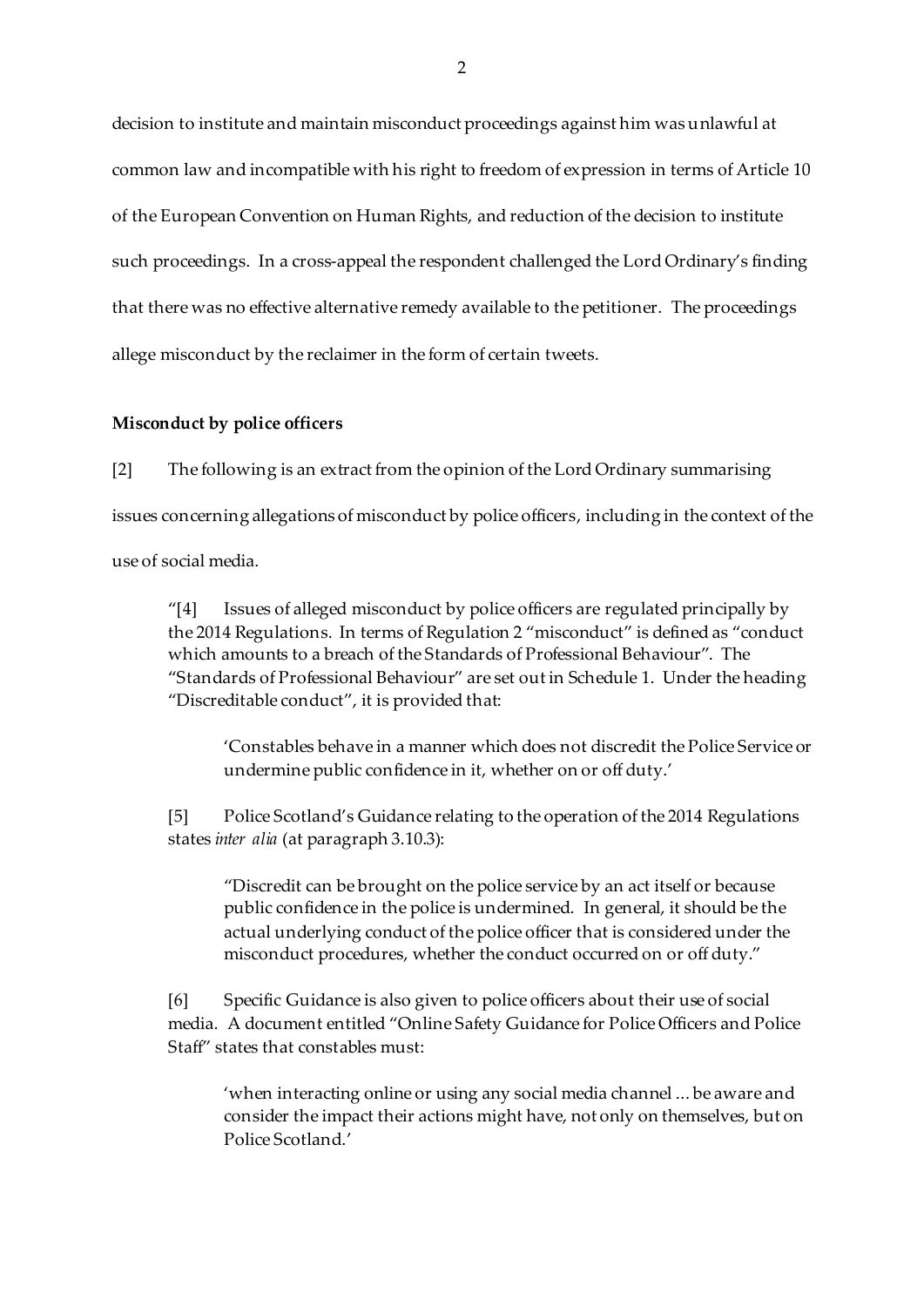Constables are advised carefully to manage which images/videos they upload, and are cautioned that:

'any images should not reflect badly on Police Scotland – or you as Police Scotland personnel'.

Police Scotland Standard Operating Procedure in relation to e-mail and internet security states *inter alia*:

'in terms of professional advice and guidance, staff should consider the following [...] staff must not publish or exhibit anything textual or photographic that would be considered disrespectful to others and detract from the dignity of their public office.'

and

"Police Scotland recognise that constables have a right to use social media. Provided they adhere to the statutory standards of professional behaviour and behave in a manner that does not discredit the Police Service or undermine public confidence in it, the use of social media is consistent with holding public office and with the oath taken by all constables.""

#### **Background**

[3] On 3 May 2015 Sheku Bayoh died in police custody shortly after being arrested in Kirkcaldy. On 11 November 2019 the Lord Advocate confirmed that the police officers involved would not face any criminal prosecution. The decision attracted much public debate and commentary. The issue with which the court is concerned relates to a tweet posted by the reclaimer in the course of an exchange of tweets involving the solicitor for members of the Bayoh family. On 11 November the solicitor posted on Twitter what bore to be a quotation from a third party. It read:

"This decision not to prosecute the police at an individual or corporate level is deeply disappointing & is based on a fundamentally flawed investigation. A public inquiry is now needed."

[4] At 4.18pm, the reclaimer responded to that post stating:

"Thankfully wholly independent decisions to prosecute or otherwise are made on the basis of evidence and not innuendo, speculation, or smear."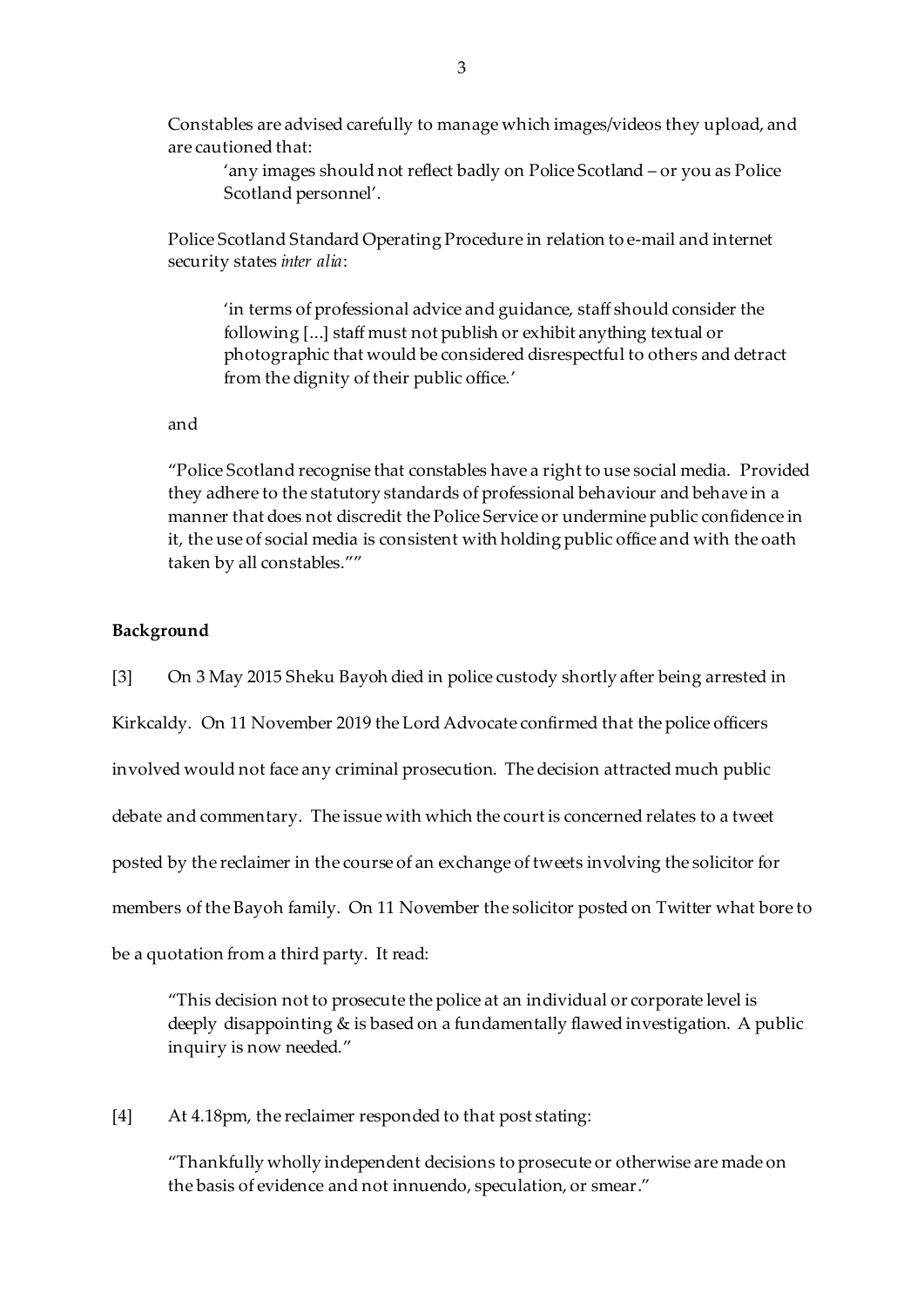[5] A further post by the solicitor stated:

"Sheku Bayoh died in police custody 3 May 2015, up to 50 separate injuries, broken rib, lacerations, with over 50 stones bodyweight on him, cuffed, ankle & leg cuffs, restrained by up to 9 officers – today he was described to his family of being like a 'toddler having a tantrum!'"

[6] The post included a picture of members of Mr Bayoh's family and an image taken

from a newspaper article. The latter was headed "Sheku: The Injuries" and bore to be a

body map showing, *inter alia*, the sites of various injuries which had been found on

Mr Bayoh's body at post-mortem examination.

[7] The reclaimer responded at 4.53pm in these terms:

"Anyone looking at 'the injuries' image might want to read this alongside it and consider if something relevant has been missed in the innuendo laden accompanying report."

The reclaimer's post contained a link to an online newspaper article in a different newspaper

about a fight that Mr Bayoh was alleged to have had with a third party shortly before his

arrest by police officers.

The reclaimer posted again at 5.06pm:

"Lots of people who follow me also follow [the Bayoh family's solicitor] (well we are both interesting chaps) but whilst many of you will see the image on the left [the body map] … you won't be shown the somewhat more than relevant story on the right."

The "story on the right" was again a link to the newspaper article about the alleged earlier

fight. Another user of Twitter, a political journalist, responded to the 5.06pm post by

posting:

"What an appalling tweet. The article … has no bearing on whether or not the police used appropriate force. Drawing attention to it could well be seen as simply an attempt to damage the character of a dead man and remove focus from the police."

At 6.17pm, the petitioner responded on Twitter to the post by the journalist, saying: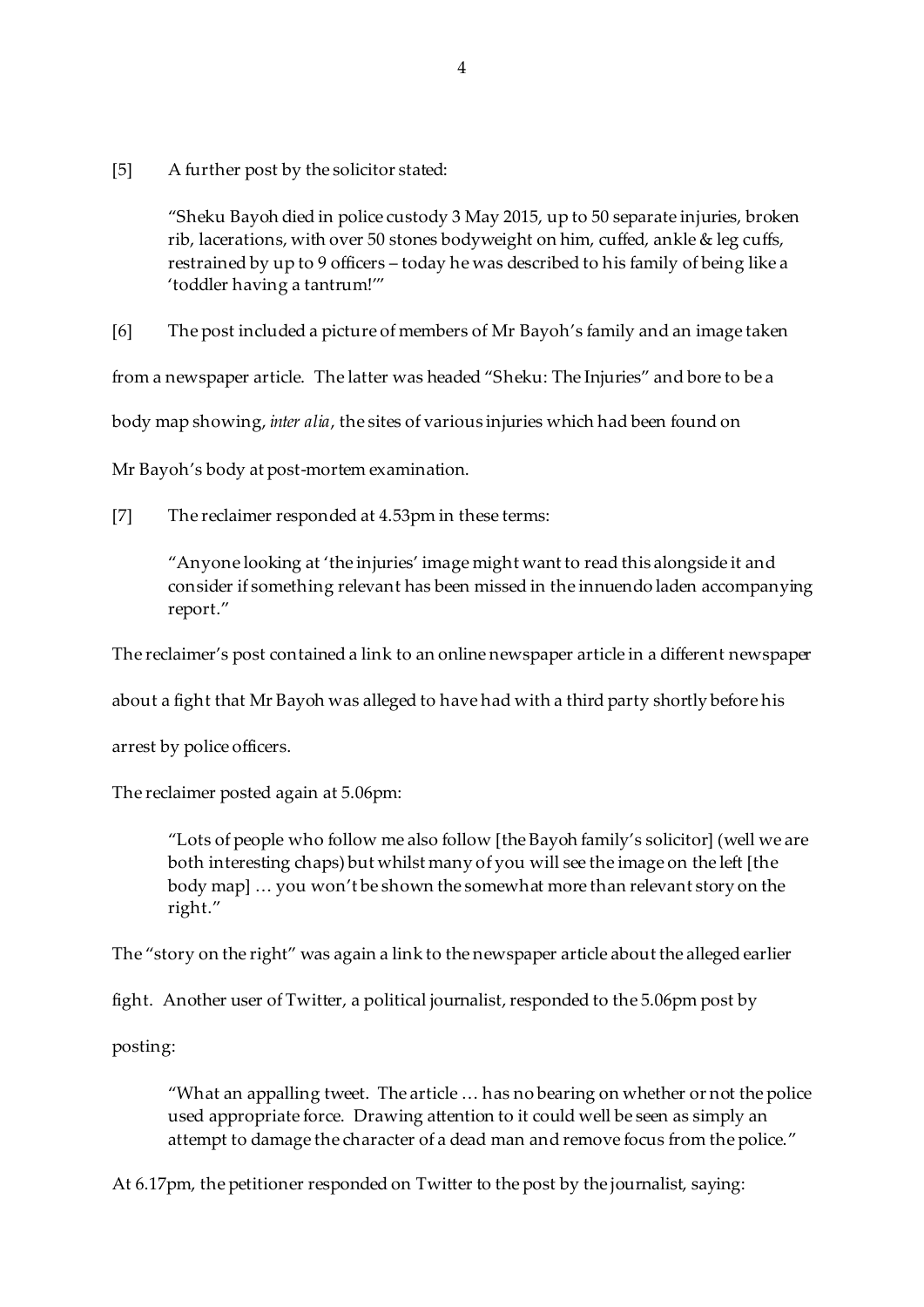"Or an attempt to bring much needed context to a much used image that otherwise lacks it – or maybe the earlier well reported fight was like this and everyone else is wrong?"

[8] The 6.17pm post included a graphics interchange format image (also known colloquially as a "GIF") showing one man lightly tapping another man on the cheek once before running away. The GIF image was apparently a clip taken from a comedy film called "Napoleon Dynamite".

[9] A report by an inspector of police under Regulation 13 concluded that in terms of the regulations the petitioner had a case to answer for misconduct in relation to the posting of the message which included the video clip. The Inspector recommended that the charge be advanced in the following terms:

"Between 11 and 12 November 2019 at [*an address in*], Glasgow or elsewhere, you acted in an inappropriate manner by posting to Twitter, in reference to an alleged fight reported in the media between Sheku Bayoh and another individual, which you referred to as 'the earlier well reported fight', a video clip of approximately 3 seconds' duration from the 2004 comedy film 'Napoleon Dynamite'. Two of the characters are the titular Napoleon Dynamite and his brother Kip Dynamite. The video clip apparently shows Napoleon striking Kip on the face with Napoleon's left hand to Kip's right cheek. An otherwise unknowing person viewing the footage would reasonably take it not to be a real fight. Your conduct in posting this video clip and linking it to the death of Sheku Bayoh has discredited the Police Service."

The Inspector set out the reasons for her recommendation, noting that:

"The Police Service of Scotland (Conduct) Regulations 2014 underpin the Standards of Professional behaviour and set out the high standards the service and the public expect of police officers in Scotland. Failure to meet these standards may undermine the important work of the police service and public confidence in it. Even when off duty, police officers should not behave in a manner that discredits the police service or undermines public confidence. Maintaining public confidence in the police service is a legitimate aim not just for reputational reasons but also to protect public safety and prevent crime and disorder."

[10] She observed that the officer posted the message on a Twitter account which could be viewed by anyone and that it could be inferred that the post was from a serving police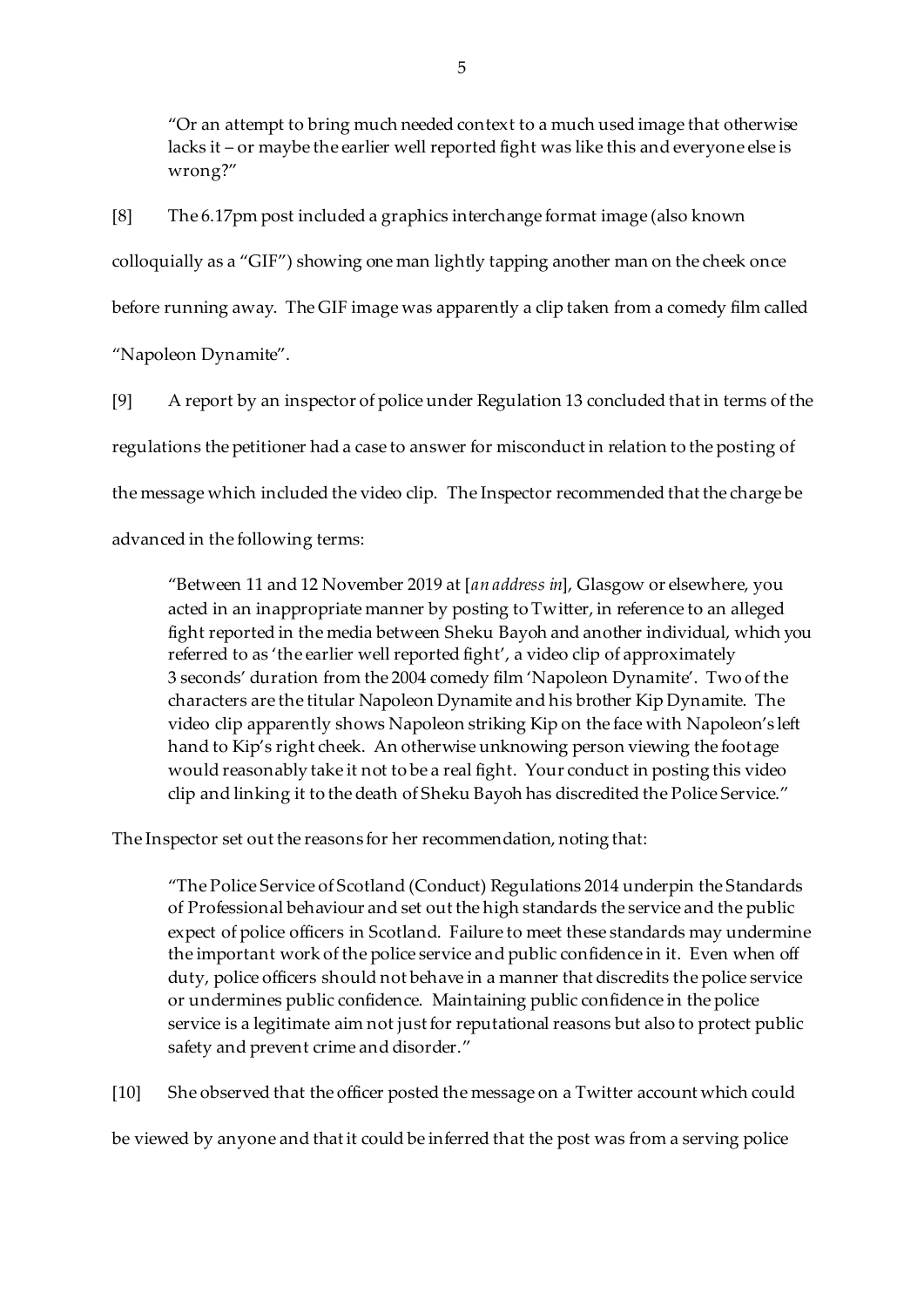officer. If proven the allegations could amount to discreditable conduct by posting the GIF "in the circumstances outlined". She added:

"The death of Sheku Bayoh occurred following his arrest by police officers and there have been serious allegations made against those officers. It is the Investigating Officer's opinion, considering the whole circumstances alleged, and notwithstanding the subject officer's role in representing Scottish Police Federation members, that the general public would expect Police Scotland to fully examine the conduct of the subject officer and that failure to do so would discredit Police Scotland or undermine public confidence in it ...

Improvement action would not be appropriate in this case because the subject officer does not accept that he acted in an inappropriate manner by posting to Twitter, a message which included a video clip (in reference to the alleged fight reported in the media between Sheku Bayoh and another individual which he referred to as 'the earlier well reported fight') of approximately 3 seconds' duration from the 2004 comedy film 'Napoleon Dynamite'. Two of the characters are the titular Napoleon Dynamite and his brother Kip Dynamite. The video clip apparently shows Napoleon striking Kip on the face with Napoleon's left hand to Kip's right cheek. An otherwise unknowing person viewing the footage would reasonably take it not to be a real fight. His conduct on (*sic*) doing so has discredited the Police Service…"

[11] The Inspector's report was, as required under the regulations, considered by a Chief

Inspector who also concluded that the reclaimer had a case to answer, and that the matter

should be referred to a misconduct meeting.

#### **Decision of the Lord Ordinary**

[12] The Lord Ordinary accepted that the making of a formal allegation could amount to an interference with the reclaimer's Article 10 rights because of the "chilling effect" highlighted in the authorities cited by the petitioner (eg *Akcam* v *Turkey* (2016) 62 EHRR 12, at paras 67-68 and 72-75). The respondent, in line with *Ahmed and others* v *UK* (2000) 29 EHRR 1, required to show that there was a legitimate aim, and that the interference was (i) proportionate and (ii) supported by reasons which are relevant and sufficient. The issue of maintaining public confidence in the police represented the link between the aims of public safety and the prevention of disorder or crime (*BC and others* v *Chief Constable of the*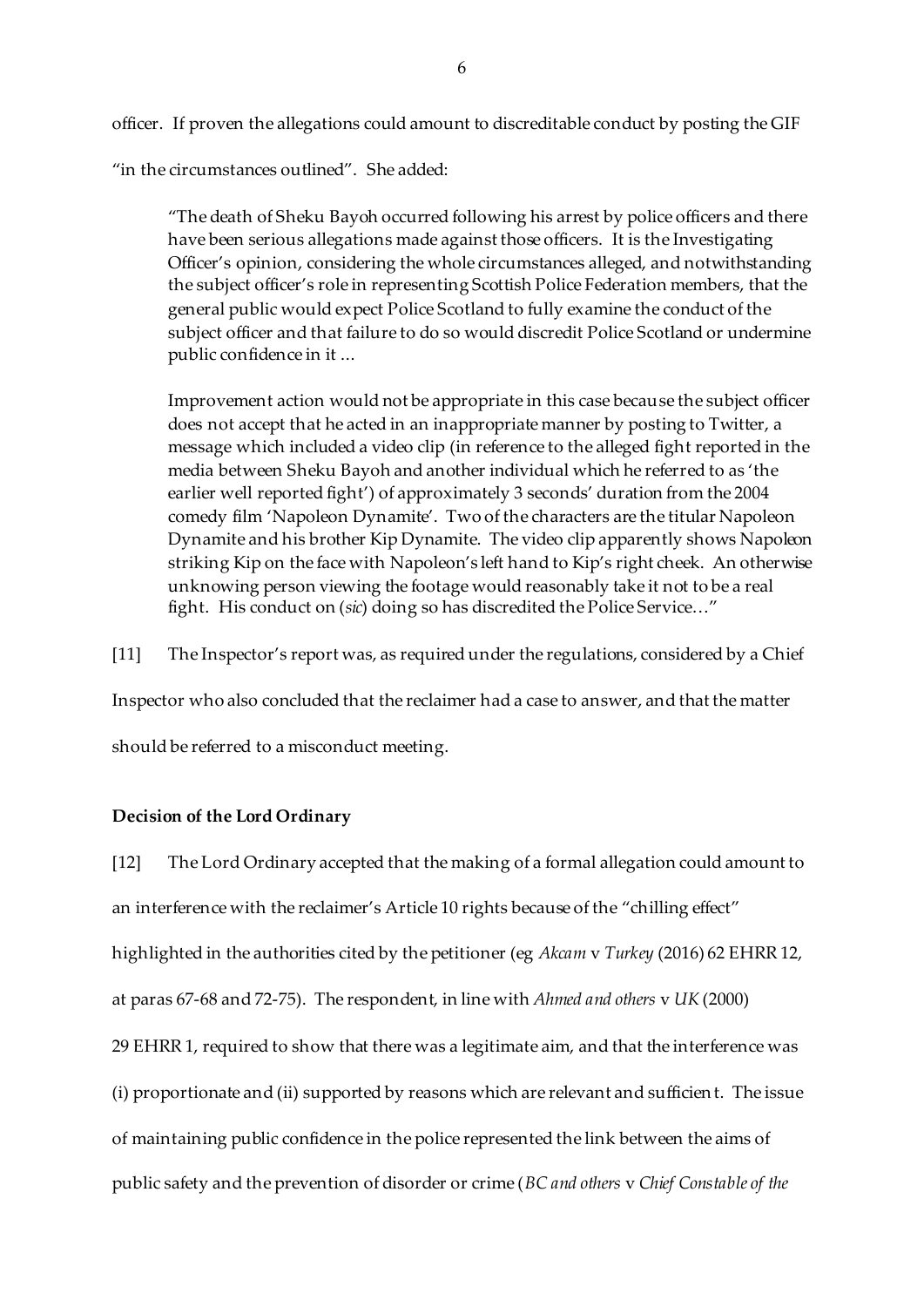*Police Service of Scotland* [2019] CSOH 48, Inner House [2020] SLT 1021). Maintenance of the two aims required the police to be regulated by proper and efficient disciplinary procedures. [13] It was important to acknowledge that the issue here was not whether the imposition of a disciplinary penalty or sanction was necessary and proportionate because no such sanction had been issued. The decision to institute proceedings could not be said to be irrational. Clear reasons were provided, and the respondent's view of the GIF as potentially constituting discreditable conduct was tenable.

#### **Analysis and decision**

[14] It was notable that the submissions for the reclaimer placed little focus on the opinion of the Lord Ordinary, the reasons he gave for reaching it or any alleged error of law. In some respects this is not surprising, because the substantive issue which the Lord Ordinary had to decide was one of assessing the reasonableness of the respondent's decision, rather than any significant matter of law. In fact the Lord Ordinary agreed with the reclaimer on all points of law. He accepted - or at least proceeded on the basis - that the decision to institute proceedings could be viewed as constituting an interference with the reclaimer's Article 10 rights (see below for some further observations on this issue). He recognised that any interference with the right must have a legitimate aim, be prescribed by law, and be necessary in a democratic society, all of which was for the respondent to establish. There was no dispute about the first two issues, so the core question he had to address was the third one. The Lord Ordinary interrogated the justification and reasons provided and carried out an assessment of whether any interference could be said to be proportionate. He observed that it was important to recognise that the issue in this case was not whether the imposition of a disciplinary penalty or sanction was, or would be, necessary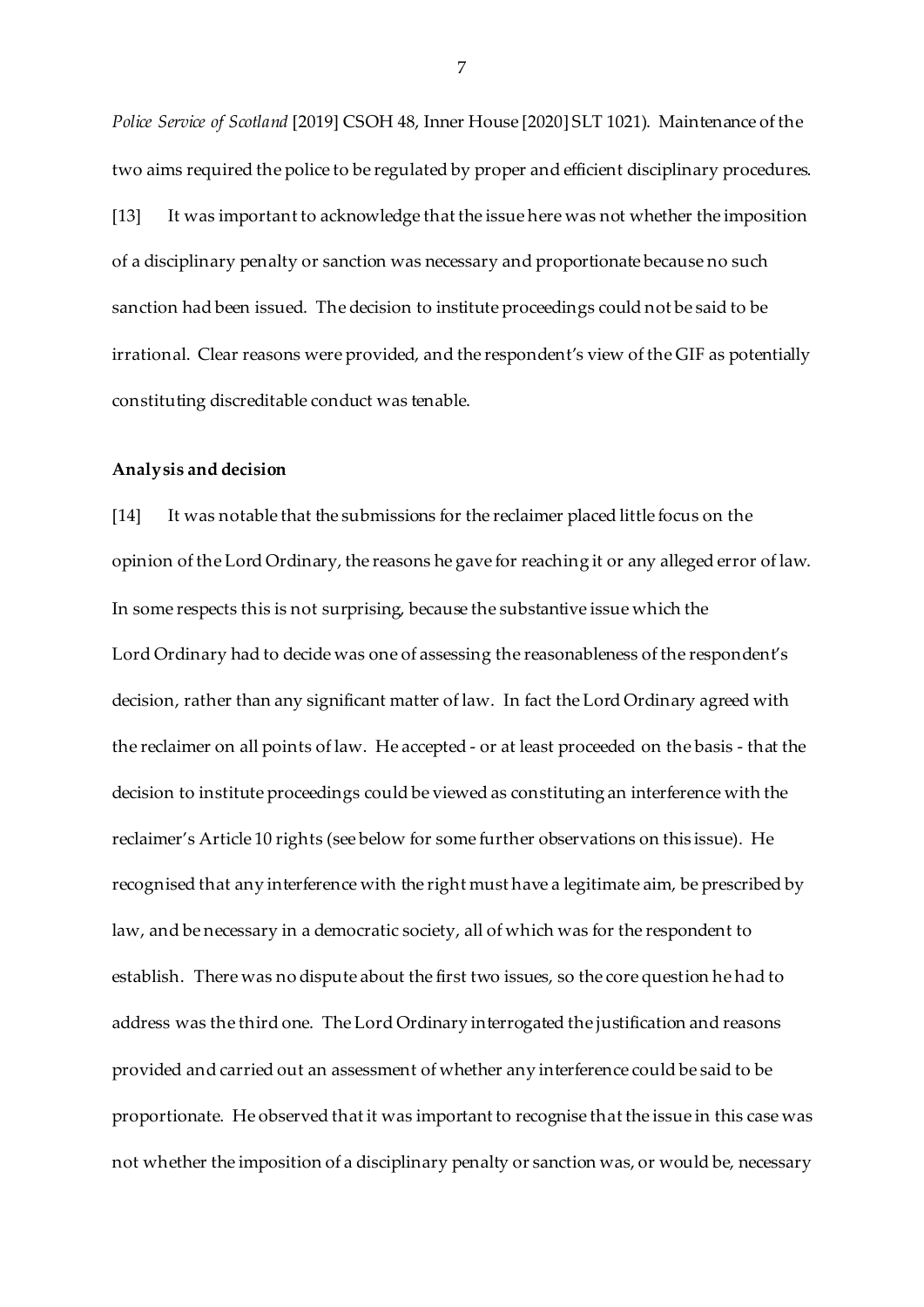and proportionate, but simply whether the respondent had established that, in order to maintain public confidence in the police, it was a necessary and proportionate interference with the petitioner's Article 10 right for the petitioner to be invited to attend a disciplinary meeting. The Lord Ordinary held that the conclusion that the reclaimer had a case to answer was not irrational. The reasons for that decision were clearly expressed and were neither ambiguous nor difficult to understand. The view that the use of a clip from a comedy film in the specific context might constitute discreditable conduct was tenable. The decision fell within the relevant margin of appreciation recognised in relation to the legitimate scope of interference with the Article 10 rights of civil servants, including police officers. On this issue there was a range of conduct where a case to answer of discreditable conduct may properly be found to exist, and the conduct in question was within that range. In our view the Lord Ordinary was entitled to reach these conclusions.

[15] In the reclaiming motion, the parties joined issue on whether the mere institution of disciplinary proceedings constituted an interference with the respondent's right to freedom of expression. In the context of a police officer, in respect of whom it is acknowledged that a degree of proportionate restriction must be placed on the exercise of the right to free expression, and in the context of a disciplinary system which is acknowledged to be capable of enforcing that restriction in an Article 10 compliant way, we understand why the respondent argued that there may be an issue about treating the mere initiation of disciplinary proceedings as constituting interference; there is undoubtedly an issue in being able reasonably to assess the issues which come within the scope of Article 10(2), when the facts are yet to be determined, and when the nature of any eventual sanction, which is relevant to the question of proportionality, is not known. As the Lord Ordinary pointed out, the issue is not whether the facts justify a finding of misconduct, but whether they are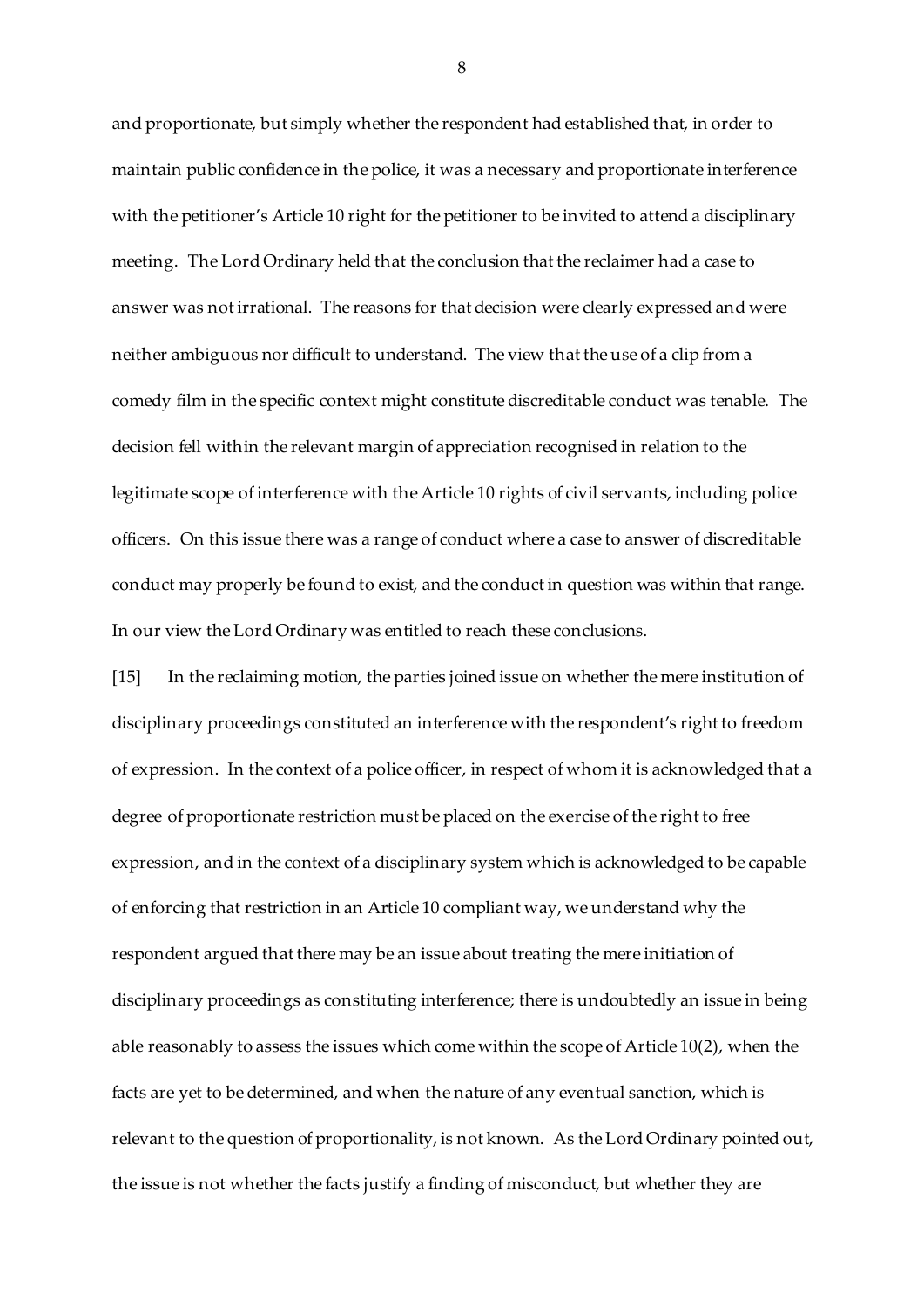sufficient to justify a finding of a case to answer for alleged misconduct. These matters are intertwined, but they are not the same. If the apparent facts would allow a disciplinary committee to address whether they come within the scope of the kind of restriction on Article 10 rights of police officers permitted by operation of Article 10(2), then it is hard to see that any issue arises other than the question whether, as the reclaimer asserts in his note of argument, the apparent facts, if established, would be quite incapable of bearing the characterisation used in the charge made against him in the disciplinary proceedings.

[16] The central issue upon which this reclaiming motion hinges is thus whether, as submitted for the reclaimer, the post could not, on any objective view reasonably arrived at, constitute misconduct, and that the reasoning that it could, and that there was a case to answer, was irrational. The Lord Ordinary concluded that it was not irrational to consider that it might constitute misconduct, that the view that there was a case to answer was one the senior officers were entitled to reach, and that the reasons given were sufficient.

[17] This is not an appeal on the merits of the allegations. The reclaimer seeks to prevent further action being taken in the disciplinary proceedings. Before this court could even consider whether he might be entitled to such a remedy, it would have to be satisfied that no reasonable person, objectively construing the post, could consider that it was a communication which could come within the proportionate degree of restriction which may be placed on the right to freedom of expression by a police officer, and thus potentially be capable of being classified as misconduct.

[18] Only if satisfied of that would the respondent's cross-appeal about alternative remedies arise. If the reclaimer does not satisfy the court of this, the cross-appeal becomes academic. Had it been necessary to determine the point, we have some sympathy with the Lord Ordinary's view that it would not seem to be a remedy against unlawful disciplinary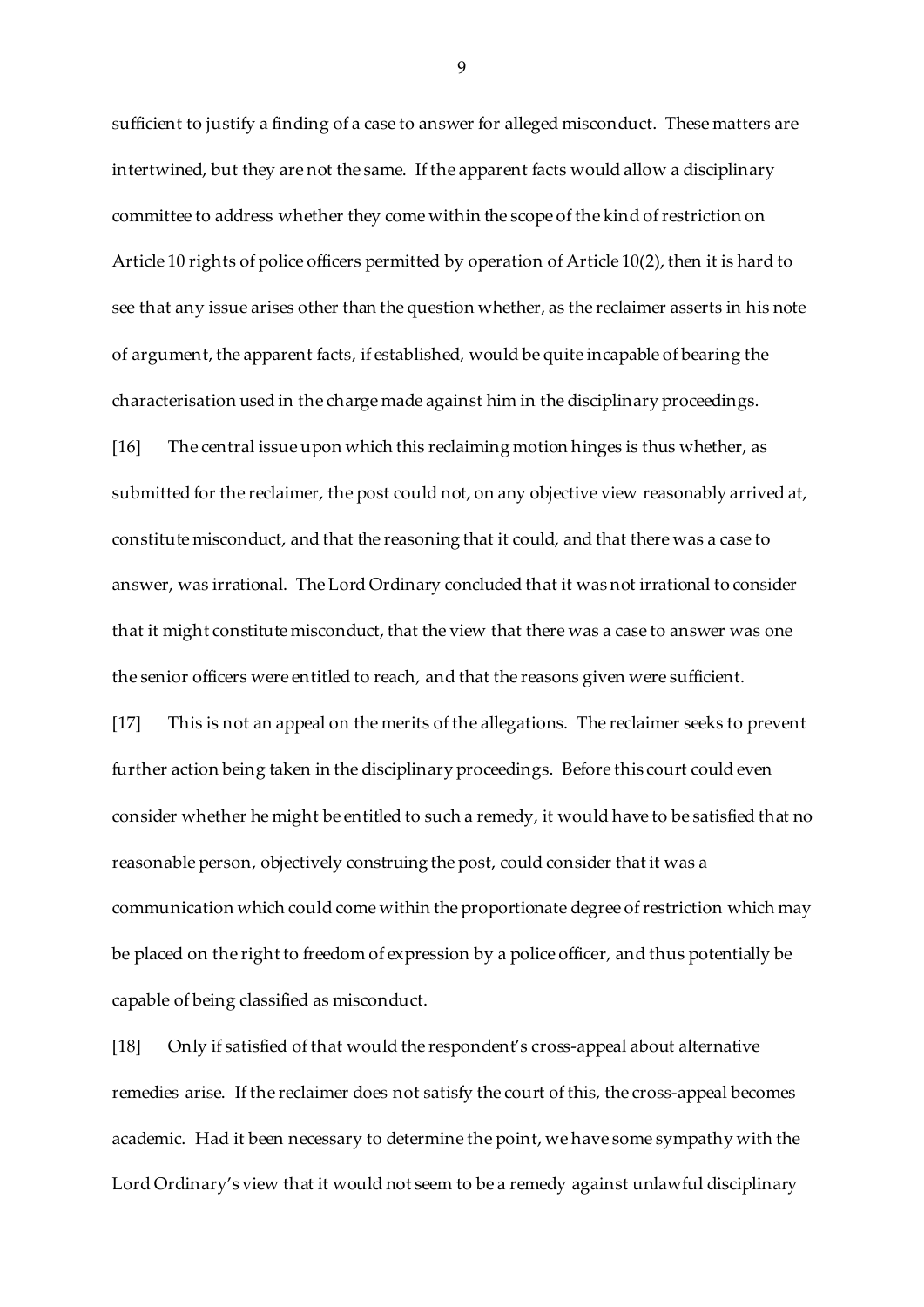proceedings to insist that those proceedings continue – on the issue of alternative remedies much turns on the nature of the respective remedies which may be available, the basis upon which they may be advanced, and the result which may be achieved under each.

[19] However, this is not an issue which arises for determination because we are satisfied that the reclaiming motion must fail on its primary argument.

[20] The reclaimer recognises that the post in question must be construed in the context of the twitter conversation of which it forms part. However, the submissions for the reclaimer repeatedly failed to do that, focussing not on the whole context, but on the post itself in isolation. Admittedly, it is the posting of the message and the use of the GIF which forms the nub of the charge, but the character and quality to be attached thereto comes not from the post in isolation, but from the context in which it appears, as part of a lengthier conversation.

[21] Senior counsel for the respondent conceded that the use of the GIF was central to the decision to bring proceedings, and that proceedings would not have been brought otherwise. This led to a submission on behalf of the reclaimer to the effect that if one substituted in words the message which the GIF was intended to convey, it could be seen that on no possible view could it be characterised as it had been in the charge. It was submitted that the message which the GIF was intended to convey was that the fight which Mr Bayoh had allegedly been involved in prior to his arrest was not a trivial one. We do not accept that we can assess the matter by examining what the position would be were the GIF substituted by a hypothetical message. We have no way of knowing how such a message might have been expressed, and the construction to be placed thereon would depend on the actual words used. The fact is that rather than express himself in words the reclaimer chose a GIF for the task, and selected one from a comedy film. A message conveyed visually may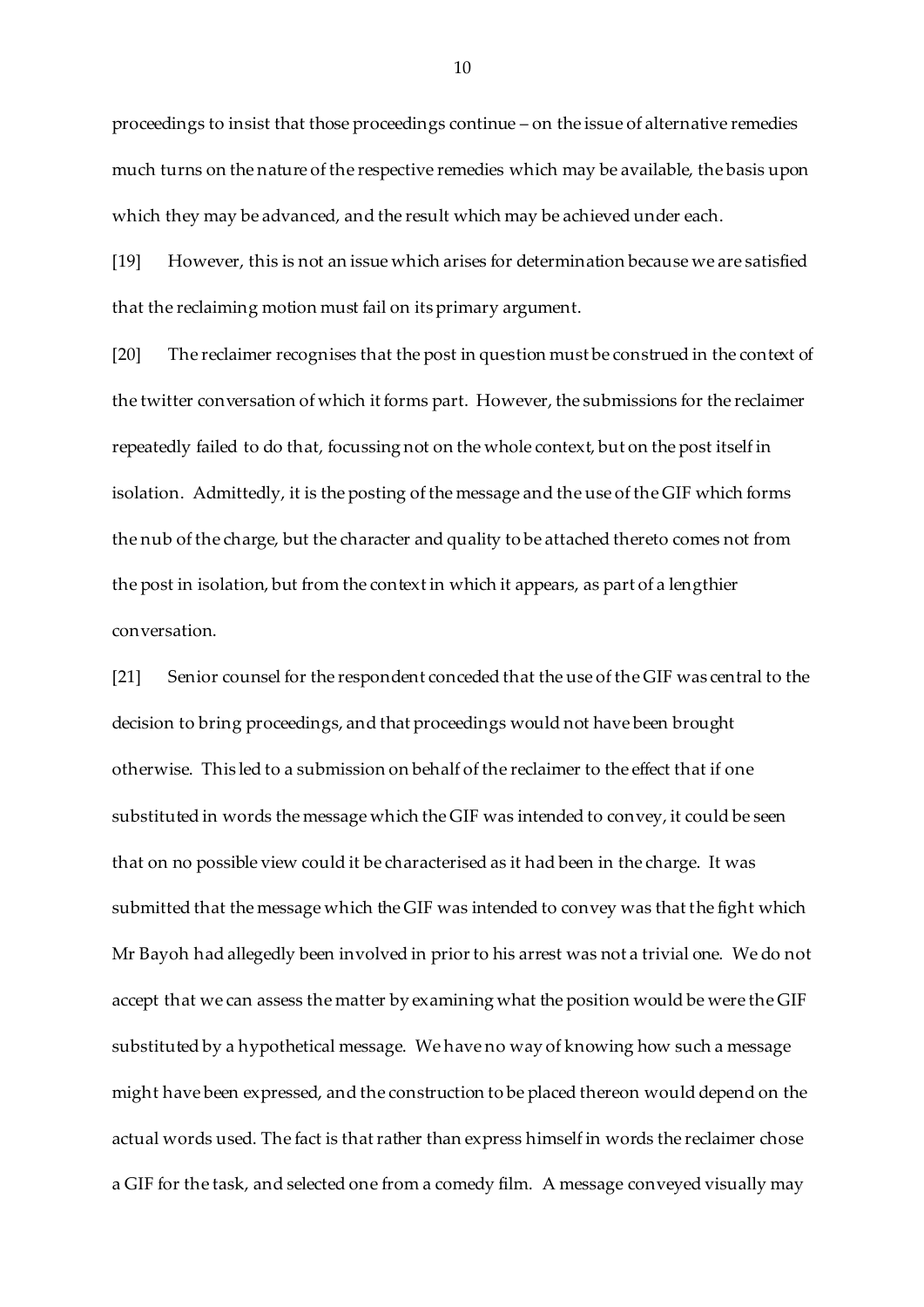have more force, or may be more open to nuanced interpretation, than a simple message stated in words. That the right to freedom of expression involves the right to choose the medium of expression does not assist: it would still necessary to consider what the message, expressed in that medium, may reasonably be said to convey.

[22] It was not the GIF only which formed the basis of the Inspector's conclusion that there was a case to answer, but the posting of the GIF "in the circumstances outlined" in the report, which includes the written message and the other exchanges of which it was part. The reasons given for the assessment that there was a case to answer should not be subjected to detailed linguistic analysis. The reasons given are sufficient to justify the conclusion, and to enable the reader to understand why it had been reached.

[23] It was submitted that the use of GIFs such as this one is a commonplace means of expression on twitter and that it would be wrong to make much of the use of a GIF on this occasion. No doubt it is true that the use of GIFs is commonplace on twitter but that is of little assistance in determining whether the use of this particular GIF, in the context of the exchange of which it was a part, may be capable of bearing the characterisation suggested in the disciplinary proceedings. The fact that it is a common method of expression on twitter will no doubt be recognised by the decision maker in due course, as part of the whole circumstances which require to be taken into account. Those circumstances would include the position within the police federation held by the reclaimer, but that position does not give him a latitude to exceed the bounds of what may be expected from the holder of the office of constable.

[24] It was submitted that it was not possible, would indeed be irrational, to suggest that the post and the GIF were used in a way which "linked" them to the death of Mr Bayoh. In other words, it was said that the fact that the post did not make specific and direct reference